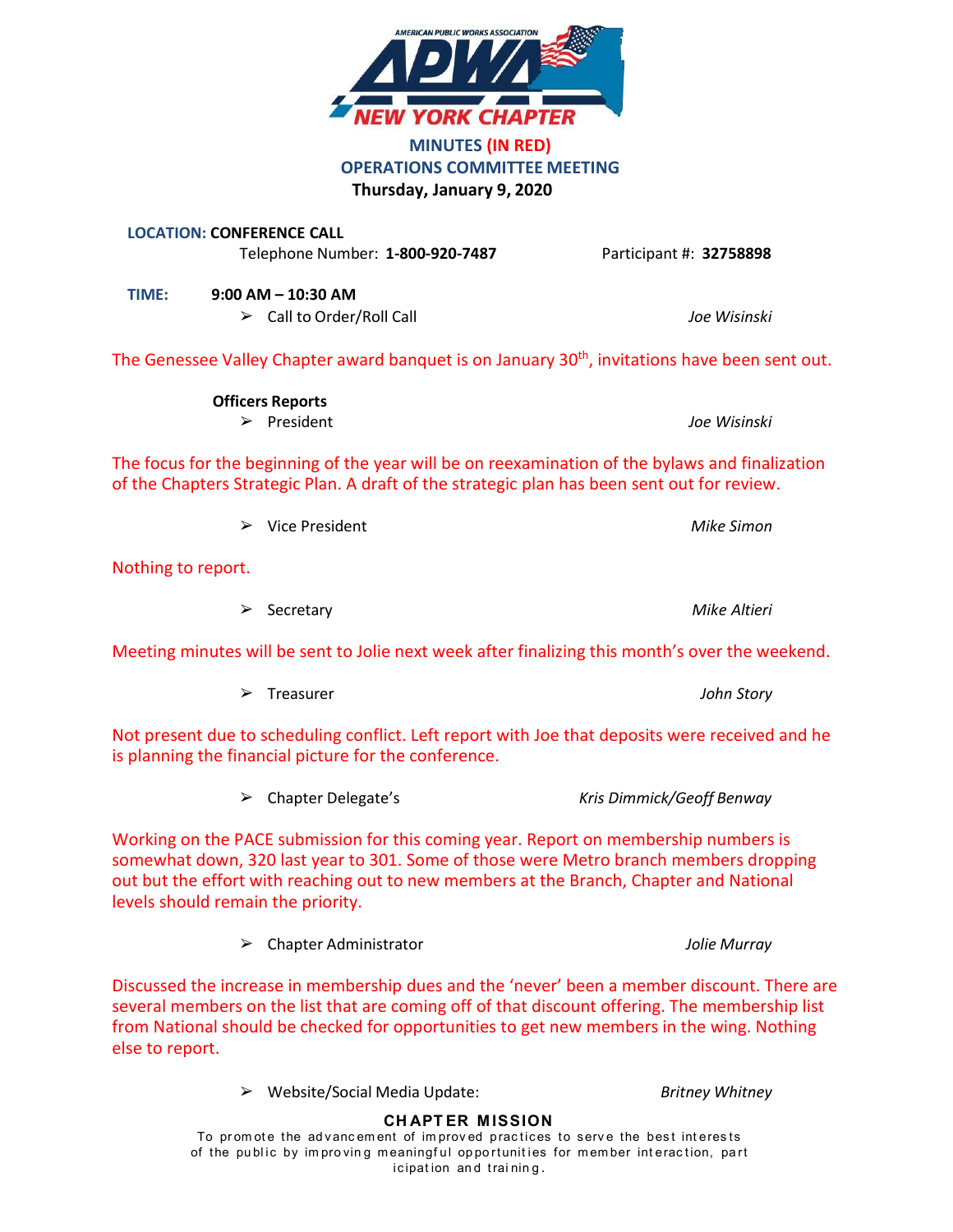

Not present but Jolie reported that the website is being updated for the snow conference and upcoming Chapter Conference and Branch events.

## **NEW BUSINESS:**

## **Life Time Membership for John Whitney Annual**

After discussion the committee agreed to award John lifetime membership at the Conference. He will be asked to speak at the conference as well.

## **Conference Update:**

• Topics – PDH/CEU Status *Kris Dimmick*

Good progress here, have of the PDHs have been approved as submitted. Still waiting to hear back from DEC on an update for the new permit requirements coming out for Stormwater Management.

> • Conference Schedule *Jolie Murray* • Vendors *Jolie Murray* • Registration *Jolie Murray*

Schedule for the conference is pretty well firmed up with some slots being finalized. Discussion on Mark Keoster opening the conference as a speaker to start, agreed a good idea by the committee. Conference registration typically at their height during the January/February time frame. Sponsorship is definitely behind. 'Early Bird' conference registration will be extended to the end of January.

Kris discussed the National Call for Membership on January 22<sup>nd</sup>. Kris will be sending the email detailing this discussion to the group for dissemination the Branch Chairs.

## **OLD BUSINESS:**

**Membership** – Status *Jolie Murray/Kris Dimmick* **Meeting Minutes** – Status *Mike Altieri* **Strategic Plan Update** – Status *Jolie Murray* **2019 Officers Report** – Submission Issues *Jolie Murray*

These items were generally discussed in the officer reports above.

## **FUTURE MEETINGS:**

## **Operations Committee Meeting**

 $\blacktriangleright$  February 13, 2020 @ 9:00 AM

## **CH APT ER M ISSION**

To promote the advancement of improved practices to serve the best interests of the public by improving meaningful opportunities for member interaction, part icipation and training.